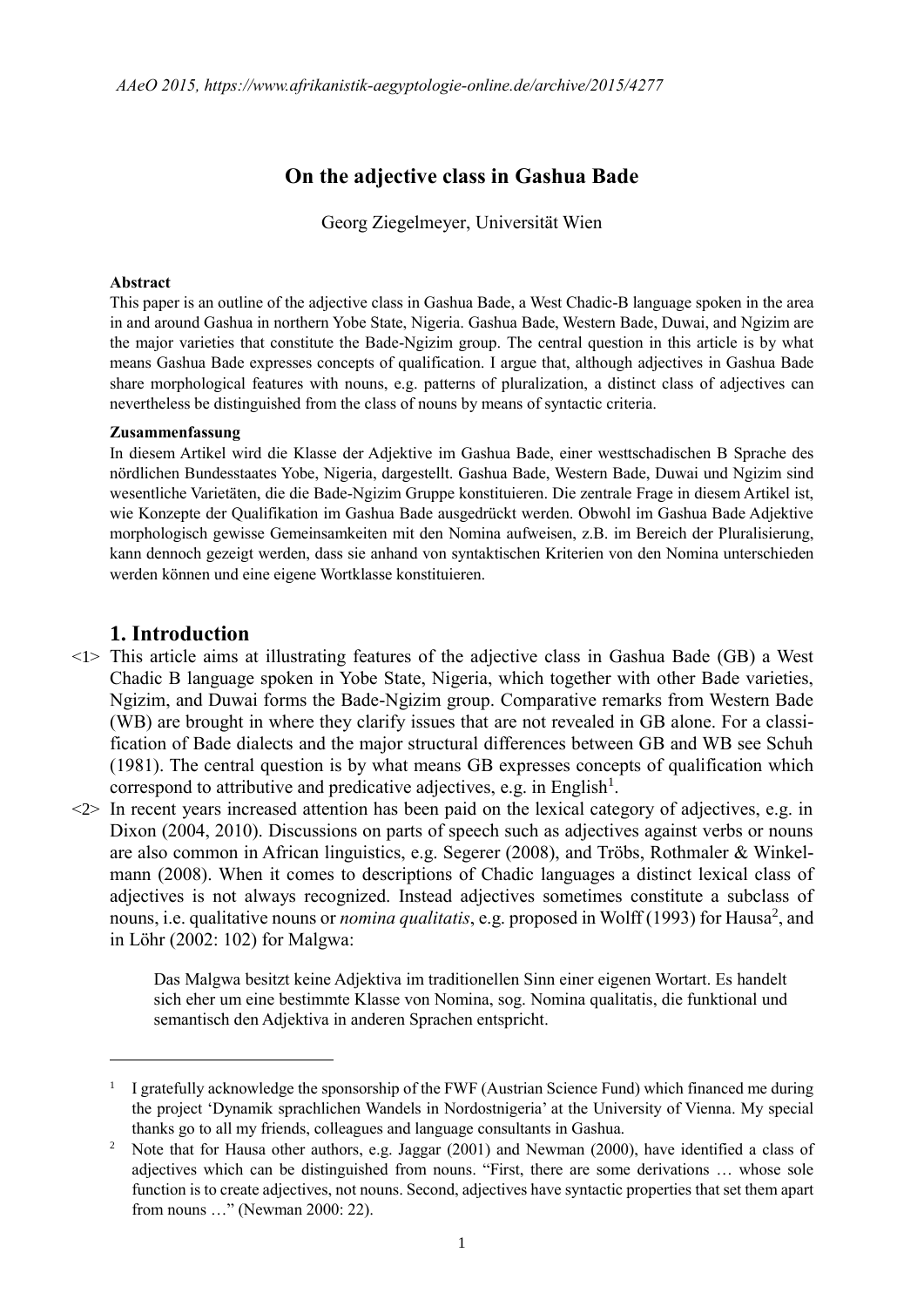<3> Reading on a few lines reveals that Löhr (2002: 102) nevertheless identifies some grammatical criteria for distinguishing so called qualitative nouns from other nouns:

> Sie lassen sich durch ihre Stellung im Syntagma von Nomina im engeren Sinne … abgrenzen … Bei attributivem Gebrauch können Nomina qualitatis im Gegensatz zu anderen Nomina an das Bestimmungswort angeschlossen werden, ohne eine Genitivverbindung einzugehen.

It is interesting that this is exactly the criterion which is often proposed to set apart a class of adjectives from the class of nouns, e.g. for Gidar in Frajzyngier (2008: 97):

The defining characteristic of the category "adjective" is its ability to modify a noun without any additional markers occurring between the head noun and the modifier.

<4> Although Bade adjectives share morphological features with nouns, e.g. patterns of pluralization, I will argue that nevertheless adjectives can be distinguished from the class of nouns by means of syntactic criteria. My argumentation follows Dixon (2004, 2010) who claims that, when all relevant facts are taken into account, an adjective class can be recognized for every language:

> I suggest that a distinct word class "adjectives" can be recognized for every human language. In some languages adjectives have similar grammatical properties to nouns, in some to verbs, in some to both nouns and verbs, and in some to neither. I suggest that there are always some grammatical criteria – sometimes rather subtle – for distinguishing the adjective class from other word classes.

- <5> African languages are sometimes said to have small and closed sets of adjectives, e.g. Igbo is said to have only eight adjectives organized in four pairs of antonyms (Dixon 2010, Segerer 2008). Segerer (2008) furthermore identifies closed adjective classes and classes of primary adjectives with a somehow arbitrary limit of 30 members. Screening Bade dictionaries, i.e. Tarbutu (2004) for GB and Dagona (2004) for WB reveals that in GB approx. 80 entries are marked as adjectives, i.e. 3% of the total, and about 130 adjectives in WB, i.e. approx. 4% of the total. These figures, however, include derived adjectives, ideophonic adjectives and some words that have dual class membership<sup>3</sup>.
- <6> Section 2 outlines primary adjectives, whereas in section 3 the major characteristics of secondary, or derived, adjectives are illustrated. In section 4 pluralization patterns of adjectives are outlined, and in section 5 we will have a look at syntactic characteristics, i.e. attributive and predicative use of adjectives. Finally in section 6 some conclusions will be drawn.

# **2. Primary adjectives**

1

 $\langle 7 \rangle$  In this section I will present a list of primary adjectives, i.e. adjectives which are obviously not derived from other word classes. The list is organized according to Dixon's (2004) classification of semantic types. Following (Dixon 2004: 3): "… lexical roots in every language can be arranged in a number of semantic types. Certain types have prototypical association with a given word class, while others vary in their word class associations. … There are four core semantic types, which are typically associated with both large and small adjective classes": **1. Dimension**, e.g. big, small, long, short; **2. Age**, e.g. young, old, new; **3. Value**, e.g. good, bad, perfect, lovely; **4. Colour**, e.g. black, white, red. Table 1 displays primary adjectives which belong to Dixon's core semantic types.

<sup>&</sup>lt;sup>3</sup> Data for this article predominantly come from the Bade dictionaries, i.e. Dagona (2004) and Tarbutu (2004), and from my own field work in Gashua between 2007 and 2010.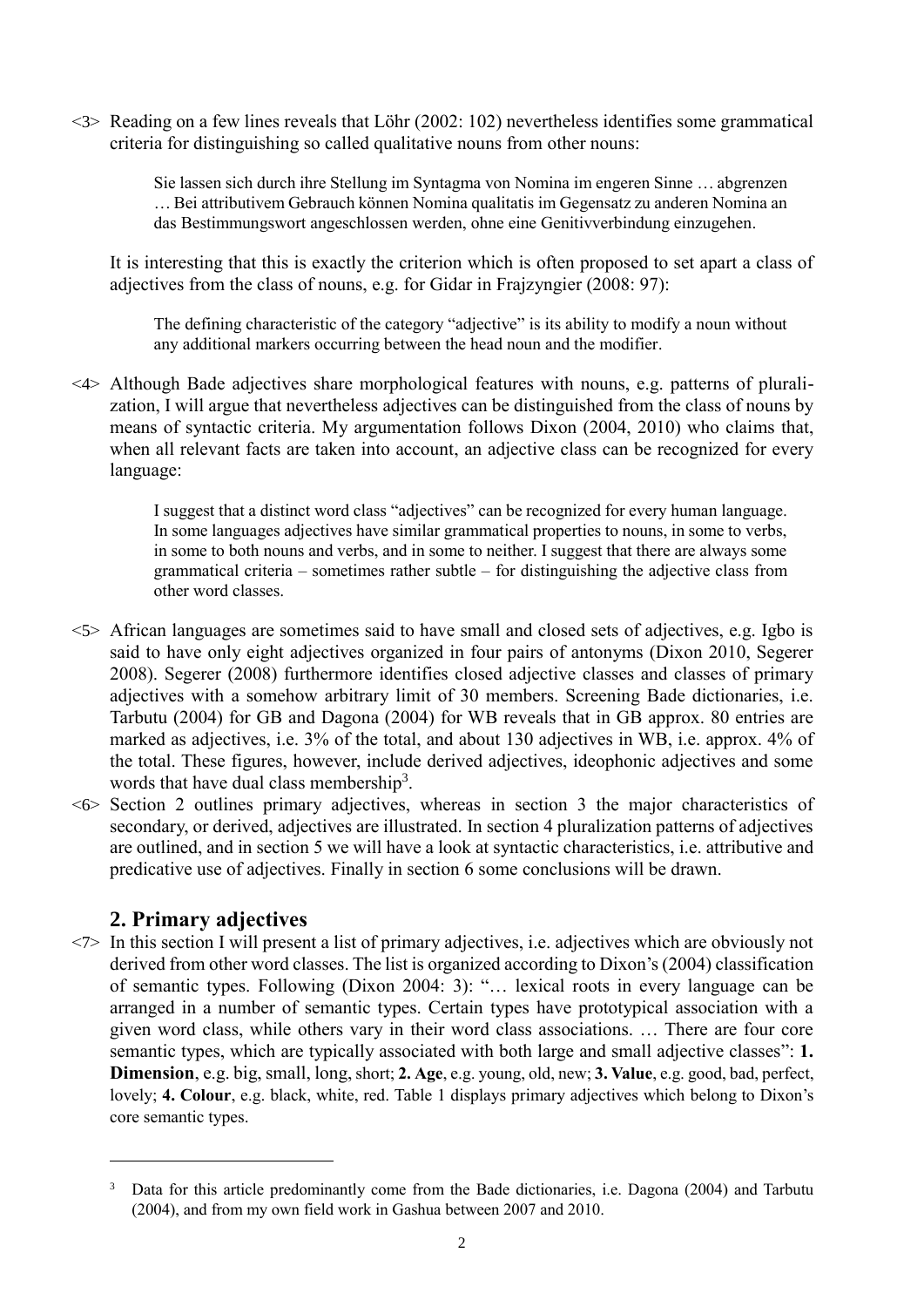| $\overline{GB}$                           | Gloss                     | <b>Comment</b>                                       |
|-------------------------------------------|---------------------------|------------------------------------------------------|
| <b>DIMENSION</b><br>dindiilà <sup>4</sup> | 'small'                   |                                                      |
| japà                                      | 'small'                   |                                                      |
| kûzvər                                    | 'tall, long'              |                                                      |
| kàdar̃â                                   | 'short'                   | < Kan. <i>kàtarà</i> adj. 'short or undersized'      |
| màarəm                                    | 'big, large'              |                                                      |
| ngurjam                                   | 'huge'                    | $\leq$ Kan. <i>gurzàm</i> n. 'big or heavy person'   |
| <b>AGE</b>                                |                           |                                                      |
| dìinà                                     | 'old (of things)'         | < Kan. <i>dîn</i> adj. 'old, used (of things, etc.)' |
| kəlâ                                      | 'new'                     |                                                      |
| gàna                                      | 'young'                   | < Kan. gàna adj. 'small, little, few'                |
| <b>VALUE</b>                              |                           |                                                      |
| bàlân                                     | 'good, beautiful, nice'   |                                                      |
| bàksau                                    | 'bad, evil'               |                                                      |
| jəbà                                      | 'correct'                 |                                                      |
| kàmangàr                                  | 'evil, wicked, malicious' | < Kan. kamangar n. 'cruel or wicked person'          |
| kalkalà                                   | 'correct'                 | < Kan. kalkal n. 'sameness, alikeness'               |
| kùuli                                     | 'pleasant, nice'          |                                                      |
| <b>COLOUR</b>                             |                           |                                                      |
| buwâ                                      | 'red'                     |                                                      |
| peetà                                     | 'white'                   |                                                      |
| pəlkâ                                     | 'black'                   |                                                      |
| tlərtà                                    | 'green'                   |                                                      |
| àarîn                                     | 'blue'                    | $\leq$ Kan. <i>àlîn</i> n. 'indigo plant'            |
| kargòm                                    | 'yellow'                  | < Kan. kurwum adj. 'yellow'                          |
| rìipìlla                                  | 'blue'                    | < Kan. liwula adj. 'blue'                            |
| àràpìilla                                 | 'sliver'                  | < Kan. liwulà n. 'silver'                            |

**Table 1: Primary adjectives of core semantic types**

<8> A second group of Dixon's semantic types are considered to be peripheral and "are typically associated with medium sized and large adjective classes" (Dixon 2004:4): **5**. **Physical property**, e.g. hard, soft, heavy, wet; **6**. **Human propensity**, e.g. jealous, happy, kind, clever; **7**. **Speed**, e.g. fast, quick, slow. Finally, according to Dixon (2004:5) "a number of semantic types are associated with large adjective classes in some languages"; **8**. **Difficulty**, e.g. easy, difficult, tough, hard; **9**. **Similarity**, e.g. like, unlike, similar, different; **10. Qualification**, e.g. definite, true, possible, usual; **11. Quantification**, e.g. all, many, some, few; **12. Position**, e.g. high, low, near, far, right, left; **13. Cardinal numbers** (in some languages), and first, last (and other ordinal numbers). Table 2 displays primary adjectives associated with Dixon's peripheral semantic types.

<sup>&</sup>lt;sup>4</sup> Transcription: *aa*, *ii*, etc. = long vowel; *a*, *i*, etc. = short vowel;  $\partial = \text{high central vowel}; \, \dot{a}(a) = \text{low tone};$  $\hat{a}(a)$  = falling tone;  $\check{a}(a)$  rising tone; high tone is unmarked; *b*,  $d$  = laryngeal implosives; *'v* = glottalized palatal glide; *tl* and  $jl$  = lateral fricatives,  $\tilde{r}$  = apical tap/roll, *c* and  $j$  = palato-alveolar affricates.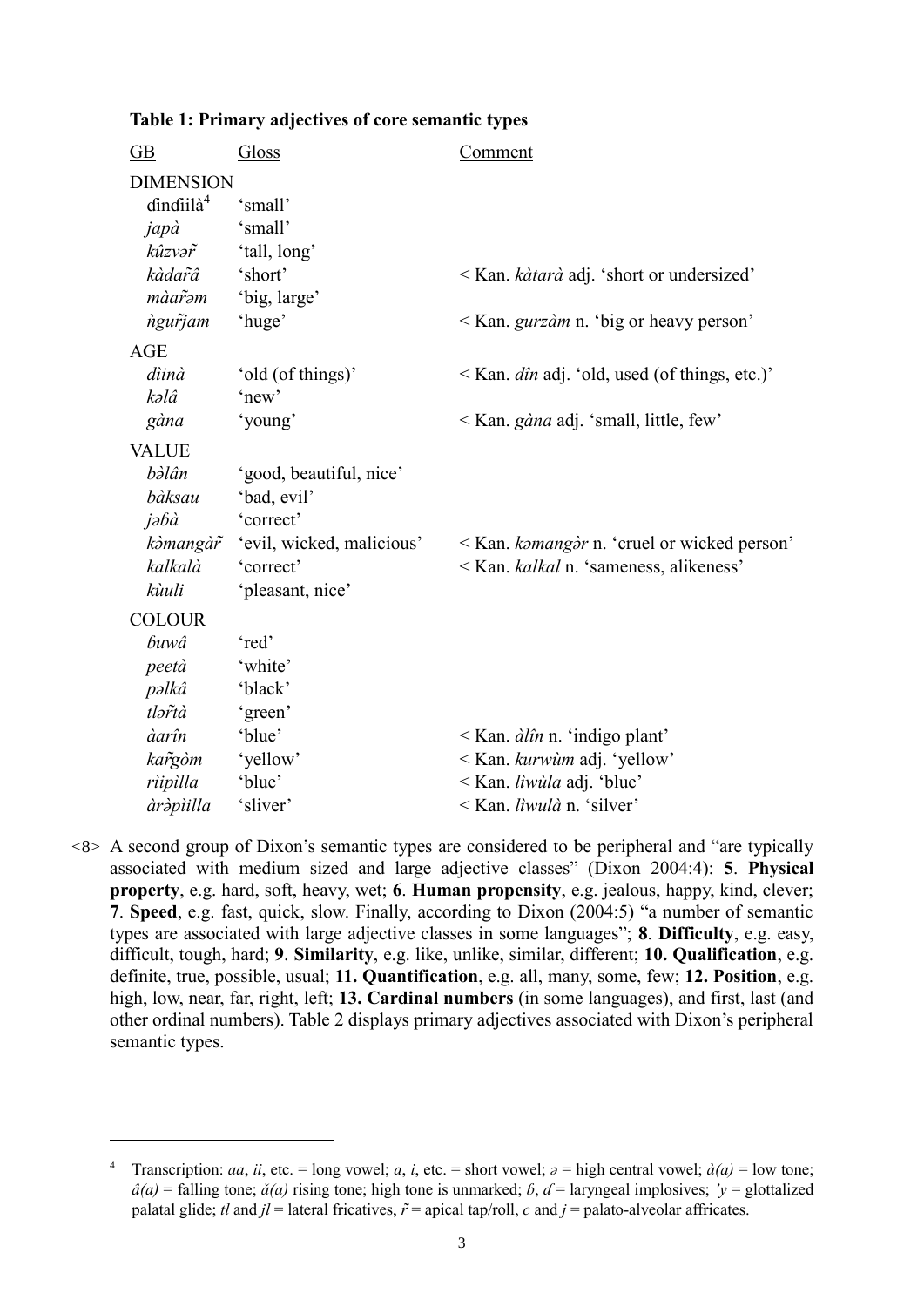## **Table 2: Primary adjectives of peripheral semantic type**

| $\underline{\text{GB}}$ | Gloss                              | Comment                                               |
|-------------------------|------------------------------------|-------------------------------------------------------|
| PHYSICAL PROPERTY       |                                    |                                                       |
|                         | <i>atlabà</i> 'clumsy, disorderly' |                                                       |
| $c\hat{a}$              | 'sour, fermented'                  |                                                       |
| dùksi                   | 'heavy'                            |                                                       |
| dùunau 'strong'         |                                    | $\leq$ Kan. <i>duno</i> n. 'strength'                 |
|                         | <i>gàatla</i> 'raw, unripe'        |                                                       |
|                         | jlàrgàgà 'serrated, saw-toothed'   |                                                       |
|                         | <i>jlàr̃a</i> bitter; expensive'   |                                                       |
| kəffà                   | 'warm'                             |                                                       |
| <i>ngaa</i> 'healthy'   |                                    | $\leq$ Kan. <i>ngâ</i> adj. 'healthy, clever'         |
| sàl                     | 'staple (e.g. food)'               |                                                       |
| <b>HUMAN PROPENSITY</b> |                                    |                                                       |
|                         | kàakaabù 'foolish, stupid'         |                                                       |
| <b>DIFFICULTY</b>       |                                    |                                                       |
| kàskê 'easy'            |                                    | < Kan. k <i>àskâ</i> adj. 'easy, simple, unimportant' |
| tətà                    | 'difficult, painful'               |                                                       |
| <b>SIMILARITY</b>       |                                    |                                                       |
| bâm                     | 'different, another'               |                                                       |
| càapən                  | 'like, similar'                    |                                                       |
| <b>POSITION</b>         |                                    |                                                       |
| dàmtau                  | 'near'                             |                                                       |
| pàlam                   | 'far, distant'                     |                                                       |
|                         |                                    |                                                       |

- <9> We can observe in Tables 1 and 2 that GB has not only primary adjectives which are associated with small classes, but also primary adjectives which are typically associated with medium sized and also large adjective classes. Although in the group of peripheral semantic types not all types are represented, e.g. adjectives expressing speed are not attested, we nevertheless may conclude that GB would not qualify as a language with a closed adjective class in the sense of Segerer (2008). First of all GB has more than 30 primary adjectives, and secondly, it integrates loanwords from Kanuri<sup>5</sup> into the class of adjectives.
- <10>It seems that segmentally primary adjectives do not have unifying formal patterns. Although several adjectives end in the vowel /*a*/, other vowels as well as consonants are possible, and there seem to be no obvious unifying tonal patterns or syllable structures. Although morphologically primary adjectives in GB are basically indistinguishable from nouns, comparison with WB leaves no doubt that in fact there is a lexical category of primary adjectives distinct from nouns. In WB nouns in their citation, or indefinite form take nunation, i.e. a suffix  $-n^6$ , whereas

<sup>5</sup> It appears that Bade dictionaries, i.e. Tarbutu (2004) and Dagona (2004), do not include many Hausa loanwords. Note, however, that data for the dictionaries were primarily collected in the 1960s and 70s. Although it is difficult to demarcate fully integrated loanwords from code-switching, my impression is that in present-day Bade Hausa vocabulary is much more pervasive than reflected in the dictionaries.

<sup>6</sup> Nunation in WB was first described by Lukas (1968). Historically nunation goes back to a definite determiner \**-ni* (cf. Schuh 1981: 213).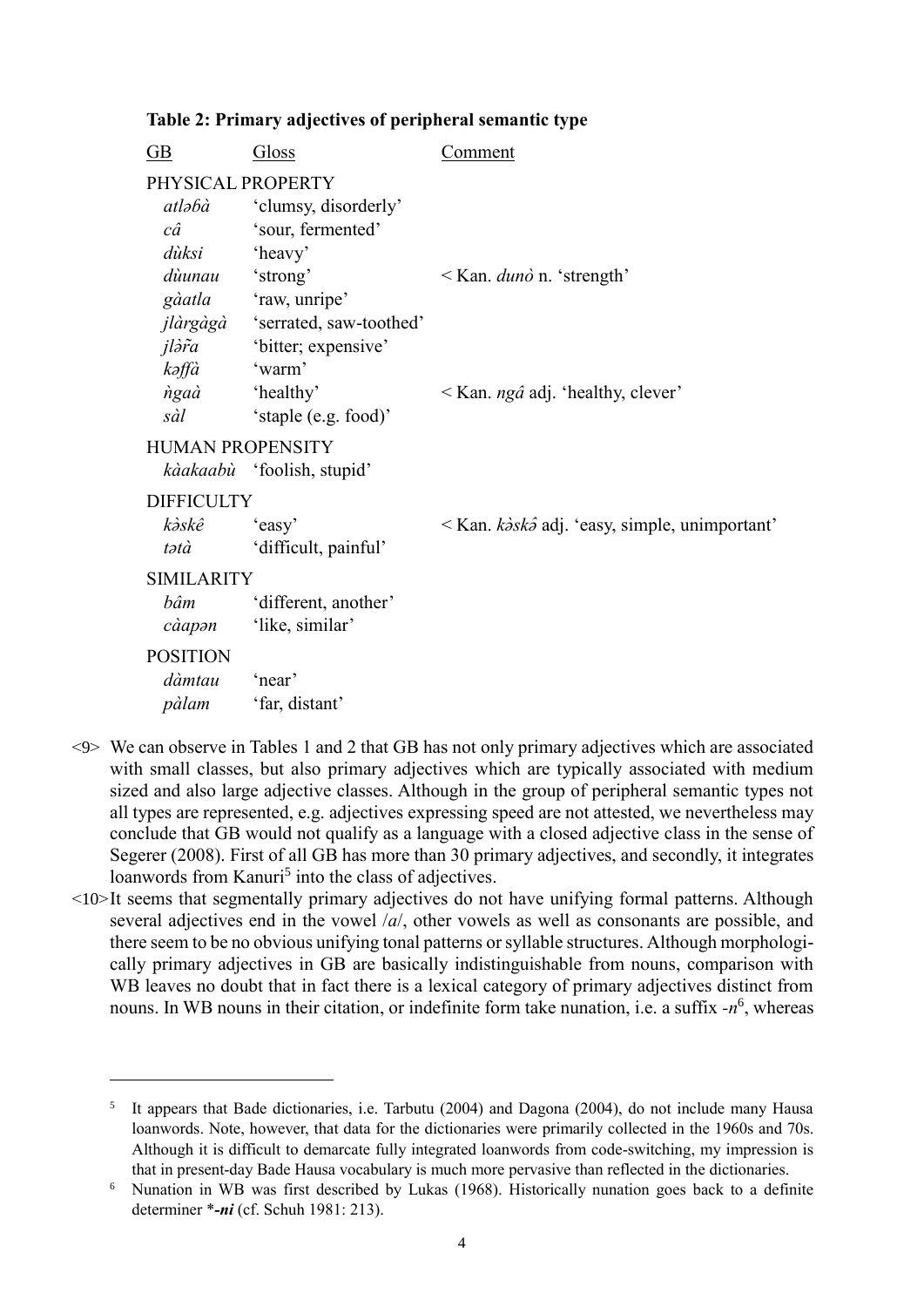adjectives are always cited without nunation. Note, however, that many adjectives can be converted to nouns by adding nunation, e.g. *bàkso* 'evil (adj.)' vs. *bàkson* 'evil, wickedness (n.)'.

# **3. Secondary adjectives**

<11>I use the term secondary adjectives for those adjectives which are derived from other word classes such as verbs, nouns, ideophones, or even other adjectives. Derivation of adjectives in GB is basically done by affixation and by reduplication.

# **3.1.Derivational processes by means of the prefix** *ga(a)-*

<12>In GB the prefix *ga-* is commonly used to derive participial adjectives from intransitive verbs. What may or may not be the same prefix can derive descriptive nouns and language names.

## **3.1.1.Participial adjectives**

- <13>In GB the prefix *ga-* together with a suffix *-ak* typically derives participial adjectives from intransitive verbs. Although this derivational process is productive, some items have undergone semantic shifts that are not predictable from the meaning of the base. For participial adjectives in WB cf. Schuh (2007). The following formation rules can be observed. Formation of participial adjectives:
	- *ga-* + BASE + *-ak*
	- BASE TONE  $\rightarrow$  **L** on a syllable beginning in a voiced obstruent, **H** otherwise
	- Final  $-ak \rightarrow H$
	- *ga* prefix  $\rightarrow$  tone opposite following syllable

| gagàlak   | 'old'                    |         | gàlu                                | 'grow old'                    |
|-----------|--------------------------|---------|-------------------------------------|-------------------------------|
| gagdàbak  | 'bent (over), crooked'   | $\,<\,$ | $\dot{\theta}$ gdà $6u^7$           | 'be bent over, be crooked'    |
| gagvàdak  | 'putrid (carrion)'       | $\,<\,$ | <i>dgvàdu</i>                       | 'smell putrid (carrion)'      |
| gajgwàmak | 'chipped off'            | $\,<\,$ | <i><b>àjgwàmu</b></i>               | 'chip off'                    |
| gazgàtak  | 'pierced'                | $\,<\,$ | $\partial zg\partial t\overline{u}$ | 'become pierced'              |
| gàbatlak  | 'clever, wise'           | $\,<\,$ | bàtlu                               | 'become clever'               |
| gàckak    | 'extracted, enlightened' | $\,<\,$ | ә̀ски                               | 'extract, become enlightened' |
| gàtaatlak | 'broken'                 | $\,<\,$ | tàatlu                              | 'break into two'              |
| gànakwak  | 'full'                   | $\,<\,$ | nàku                                | 'become full'                 |
| gàrajlak  | 'wet'                    | $\,<\,$ | ràjlu                               | 'become wet'                  |
|           |                          |         |                                     |                               |

## **3.1.2.Nominal use of** *ga-* **participles**

1

<14>In GB many adjectives can be used nominally, or should be analysed as having dual class membership<sup>8</sup>. Participial adjectives also can function as nouns. This becomes obvious especially in WB where the normal nominal suffixes are added, i.e. in particular nunation in the citation form. Moreover, in WB some nominally used participial adjectives are marked for gender. Masculine forms take the typical nunation suffix *-aan*, and feminine forms are sometimes marked by the derivational suffix *-ako-*, i.e a feminine and in some cases a diminutive formative (cf. Schuh 2007), e.g. *gàtlǝkparaan* "mad person sg.m.", *gàtlǝkparakon* "mad person sg.f.", and

<sup>&</sup>lt;sup>7</sup> Historically words of the structure # $\partial$ CCV... go back to #C $\partial$ CV... if the two consonants form a permissible sequence. This change has affected all varieties of Bade (cf. Schuh 1981: 227).

Note that according to Newman (2000: 24) Hausa also has an "open-ended list of noun/adjective items … which have dual class membership".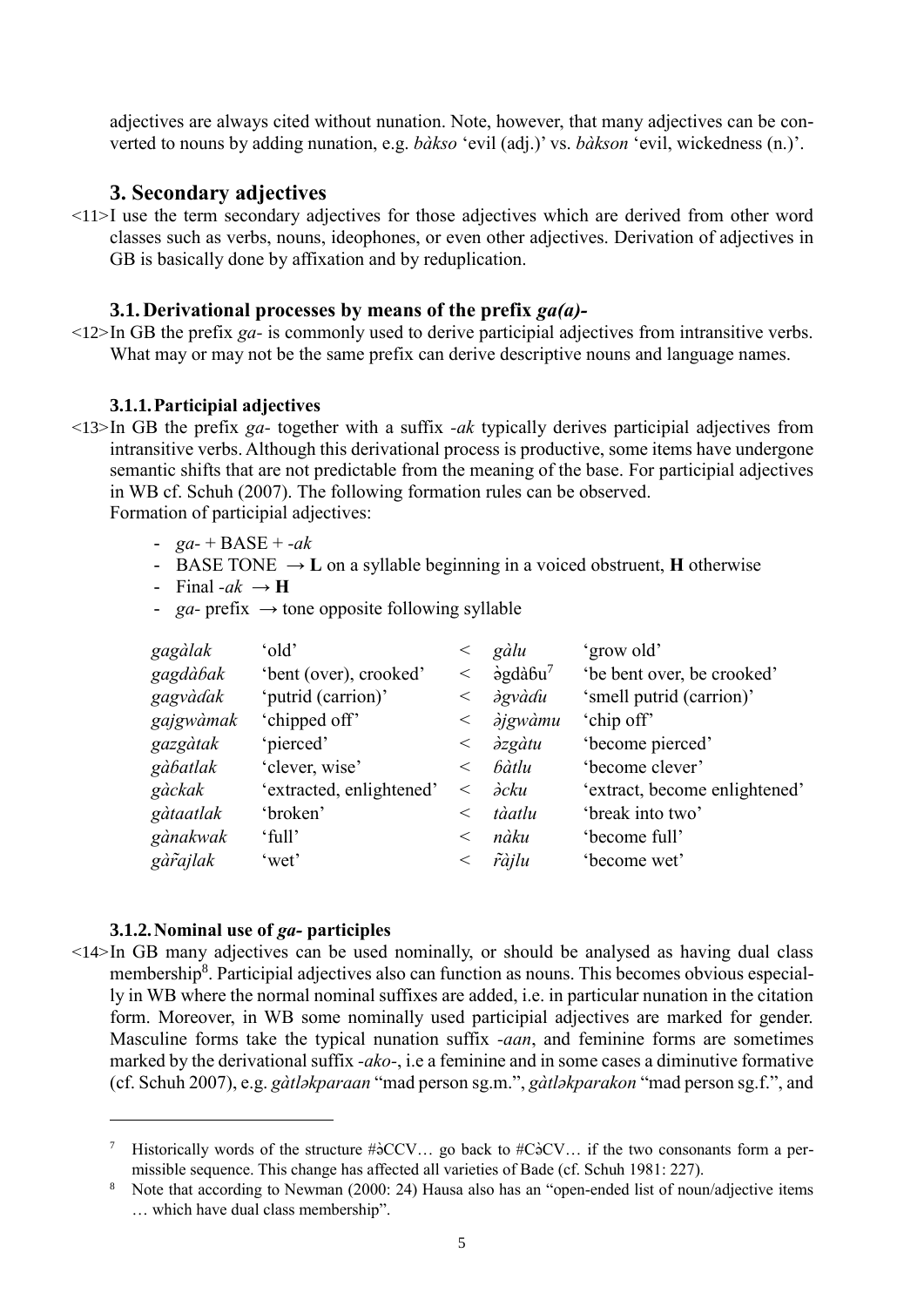g*àtlakparanan* "mad persons pl." < *tlàkpàru* "go mad". In GB no gender differentiation can be observed, however, both varieties have plural forms for nominally used *ga-* participles.

| Singular    | Plural        |                         |       |          |
|-------------|---------------|-------------------------|-------|----------|
| gàalak      | kaalgàn       | 'old, important person' | $\lt$ | gàlu     |
| gasaktak    | gasaktan      | 'stingy person'         |       | sàktu    |
| gàtləkpalak | gàtləkpapələn | 'mad person'            |       | tləkpàlu |

### **3.1.3.Descriptive nouns with the prefix** *ga(a)-*

 $\leq$ 15>In GB the use of the prefix *ga(a)*- is not restricted to the formation of participial adjectives as illustrated above, but also serves as a formative in other derivational processes, e.g. descriptive nouns which are derived from other nouns and/or adjectives. In GB these forms differ from the participial adjectives insofar as they usually do not take the suffix *-ak*, and most of the attested forms have a long vowel in the prefix, i.e. *gaa-*. Although the resemblance between the prefixes *ga-* and *gaa-* probably is not just a chance resemblance, it seems that the forms discussed here constitute a derivational pattern distinct from that of the participial adjectives. The following examples probably have dual class membership and may be used as nouns or adjectives.

| g <i>àmsàk</i> , <i>msàt</i> (pl.) | 'male, man'            | msək     | 'husband'         |
|------------------------------------|------------------------|----------|-------------------|
| gàamà, àmat (pl.)                  | 'female, woman'        | amâ      | 'wife'            |
| gàmàjlàwài                         | 'left-handed (person)' | majlàwài | 'left, left hand' |
| gàamayà, gàamayat (pl.)            | 'hungry (person)'      | mayâ     | 'hunger'          |
| gaabàksau                          | 'bad, evil'            | bàksau   | 'bad, evil'       |

In addition to these examples we find several descriptive nouns which are derived with the prefix *gaa-*. Typically these nouns also include the noun *si* '*bottom, base, anus*'.

| gàapiici, gàasapiici | 'liar'     | pìici  | 'lie'           |
|----------------------|------------|--------|-----------------|
| gàasivədau           | 'urinator' | vədau  | 'urine'         |
| gàasidala            | 'blabber'  | dalâ   | 'talking'       |
| gàasimàlwai          | 'coward'   | màlìyu | 'be frightened' |

#### **3.1.4.Language names derived with the prefix gà-**

<16>Finally, language names are systematically derived from ethnonyms by prefixing *gà-*, which may or may not have the same origin as the prefix used for participial adjectives. The prefix *gà-* always carries a low tone. In most cases all syllables of the derived word carry low tones, but there are also some words with a high tone on the last syllable. Semantically language names derived via the prefix *gà-* can also mean 'in the language of X, or in the manner of X', and they can be used adjectivally with the general ethnonymic meaning (cf. ethnonymic adjectives in Hausa, e.g. *bàfaarĩshèn bàrg̃oo* 'Persian blanket').

| gàbàdài    | 'Bade language'     |             | Badài                            | 'Bade person'            |
|------------|---------------------|-------------|----------------------------------|--------------------------|
| gàbòolài   | 'Bole language'     |             | Bòolài                           | 'Bole person'            |
| gànàsàra   | 'English language'  |             | Nàsàra                           | 'European, white person' |
| gàapànau   | 'Hausa language'    |             | $\langle \rangle$ <i>Aapònau</i> | 'Hausa person'           |
| gàbòorài   | 'Fulfulde language' | $\langle$ 2 |                                  |                          |
| gàzànzànau | 'Kanuri language'   |             | $\langle$ Zànzànau/Zan           | 'Kanuri person'          |
| gàmàangà   | 'Manga language'    |             | Màangà                           | 'Manga person'           |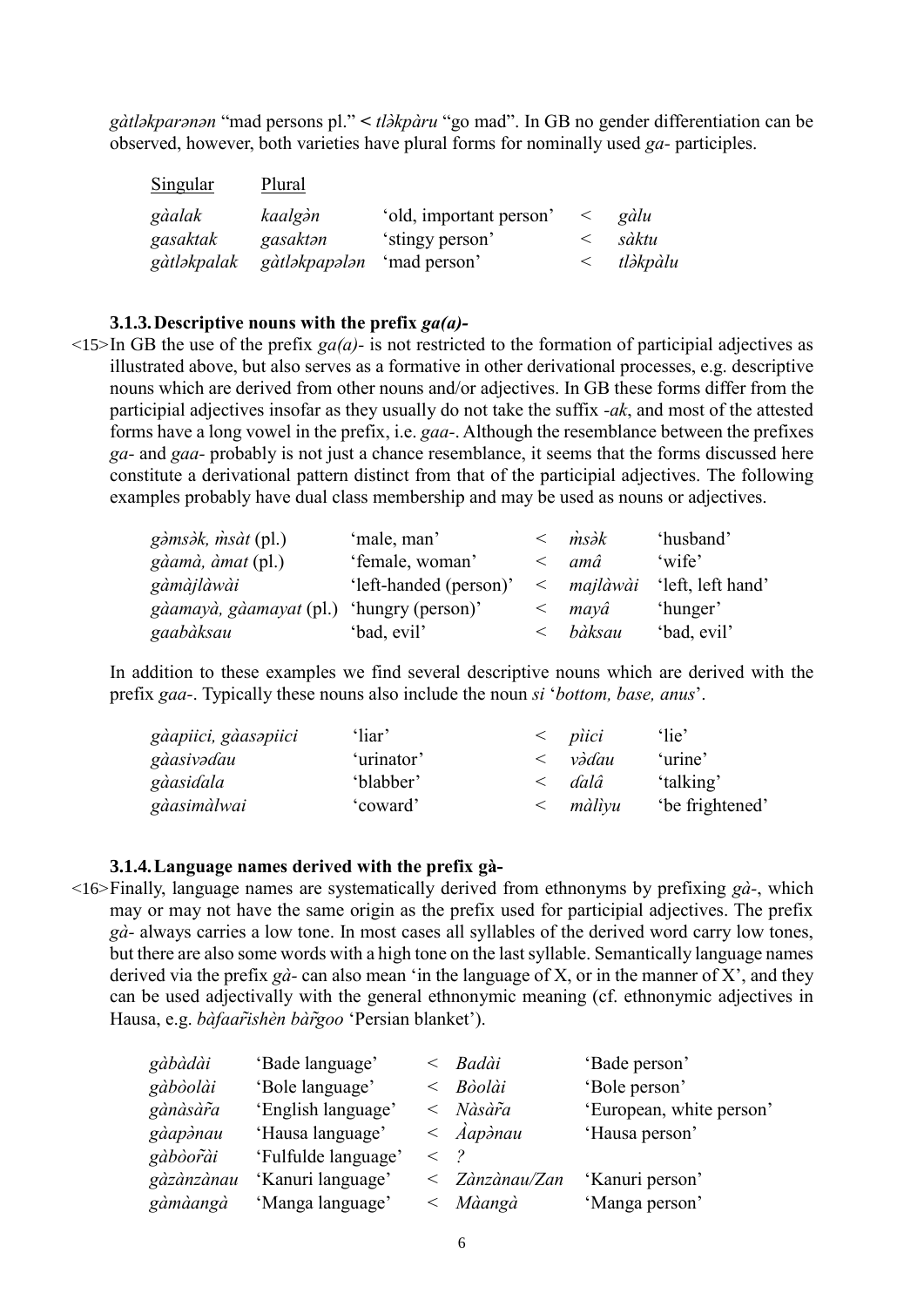Examples: *tàr̃zanâ* gàbàdài 'Bade-type folktale/riddle'<br>mootà gànàsàr̃a ''European car' *mootà gànàsàr̃a daagwzak gàzànzànau* 'Kanuri-type sceptre'

## **3.2.Statives**

1

<17>In GB the prefix *dǝ-* productively derives statives from transitive verbs. Statives are nearly in complementary distribution with *ga-* participial adjectives. The prefix *ga-* is basically applied to intransitive verbs and *dǝ-* basically to transitive verbs. For statives in WB cf. Schuh (2007). The formation rules are as follows.

Formation of statives:

- *dǝ-* + BASE + *-à*
- **BASE TONE**  $\rightarrow$  **L** on a syllable beginning in a voiced obstruent<sup>9</sup>, **H** otherwise
- Final  $-\hat{a} \rightarrow L$
- *dǝ-* prefix → tone opposite following syllable

| dəbənà  | 'cooked'    | $\,<\,$ | bànu               | 'cook'                      |
|---------|-------------|---------|--------------------|-----------------------------|
| dərdà   | 'crawling'  | $\lt$   | <i><b>àrdu</b></i> | 'crawl'                     |
| dənkwà  | 'full'      | $\lt$   | nku                | $\lceil \text{fill} \rceil$ |
| dàmasà  | 'bought'    | $\,<\,$ | màsu               | 'buy'                       |
| dàdəbdà | 'sold'      | $\lt$   | dəbdu              | 'sell'                      |
| dàdayà  | 'castrated' | $\,<\,$ | dàyu               | 'castrate'                  |
| dàtatlà | 'broken'    | $\,<\,$ | tàtlu              | 'break'                     |

Normally verbs with only transitive usage have only statives, whereas verbs with only intransitive usage have only participial adjectives.

| màsu | ʻbuy'      | dəmasa | *gàmasak        |
|------|------------|--------|-----------------|
| pàtu | 'get lost' |        | *dàpatà gàpatak |

Verbs with a transitive and an intransitive stem form can derive both forms.

| àrbàcu        | 'open'                   | dərbəcà       | 'open'     |
|---------------|--------------------------|---------------|------------|
| àrbàcu        | 'be open'                | garbàcà       | 'open'     |
| <i>àzdàvu</i> | 'put up guests, lodge'   | dəzdəva       | 'lodged'   |
| ə̀zdàvu       | 'stay as a guest, lodge' | gàzdàvak      | 'lodged'   |
| sàapòràatu    | 'prepare'                | dàsaaparaatà  | 'prepared' |
| sàapàr̃àatu   | 'get ready'              | gàsaaparaatak | 'ready'    |
| ѝku           | ʻfill'                   | dənkwà        | 'filled'   |
| nàku          | 'become full'            | gànakwak      | 'full'     |

<18>The *ga-* form refers to the *state as a property*, whereas the *dǝ-* form has a *resultative sense*, e.g. fried meat as a state vs. raw meat/the meat [has now been] fried (cf. German 'voll' vs. 'gefüllt'). Syntactically *ga*- forms serve as attributive modifiers, whereas *d*<sub>2</sub>- forms can only be used as predicates.

<sup>&</sup>lt;sup>9</sup> The base tone seems to be also low, if the verb began in a historically open \*Cǝ- syllable, e.g.  $\frac{\partial \hat{r}}{\partial u}$  < *\*rǝ̃̀du* 'crawl', or *ǹku* **<** *\*nǝ̀ku* 'fill'.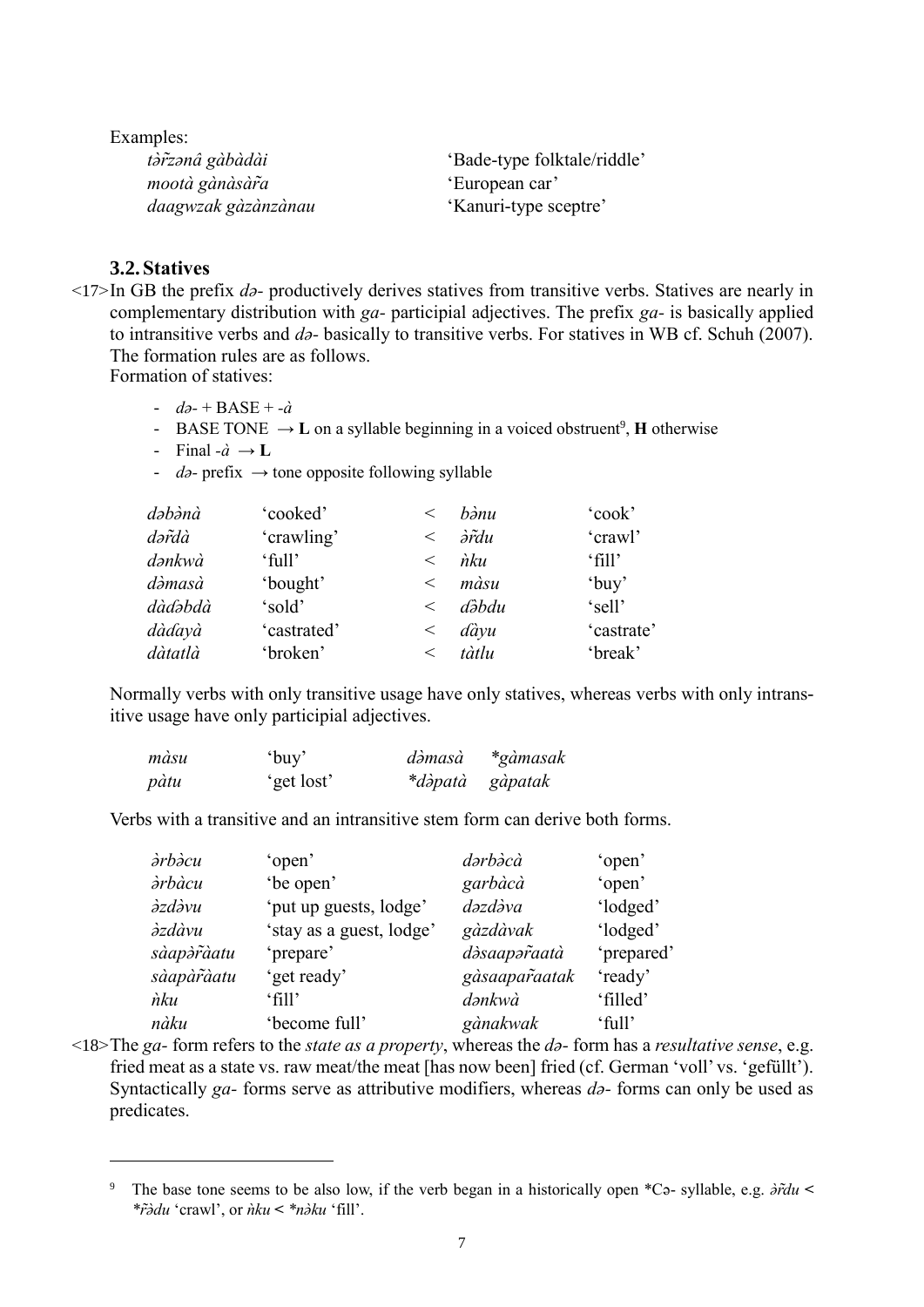*f��na gànakwak* 'a full calabash'; \*'the calabash is full' *fǝ̀nà dǝnkwà* 'the calabash is filled/full'; \*'a full calabash'

In contrast to *d*<sub>2</sub>-forms *ga*-forms can be used nominally to indicate an entity embodying the property in question. This also explains why *ga-* can be used with nominal roots, whereas *dǝ-* can only be used with verbs that lead to a resultant state (cf. Schuh 2007).

### **3.3.Reduplication**

1

<19>In GB, like several other Chadic languages, adjectives can be derived by reduplication. Adjectives may be reduplicated and sometimes get an attenuated meaning. GB shows full and partial reduplication of adjectives. Many of the reduplicated adjectives fall semantically between ideophones and adjectives and could be sub-classified as so called ideophonic adjectives<sup>11</sup>. Ideophonic adjectives have characteristics of both adjectives and ideophones. Like adjectives, they predicate qualities to nominal referents, but like ideophones they tend to indicate highly specific properties, or sometimes combinations of properties. Also like ideophones they exhibit a limited number of phonological shapes, most of which are not shared by 'mainstream' lexical categories, such as nouns, adjectives, and verbs. In an attributive sense they can be used prenominally and postnominally, and they can be used alone as predicates of equational sentences. Unlike adjectives, ideophonic adjectives cannot be used nominally, and they have no plural forms. There are several forms that look like reduplicated forms, but where the source is unknown. Reduplication of the following colour terms in GB gives an attenuated meaning<sup>12</sup>, like English '*-ish*'.

| buwâ-buwâ     | 'reddish'  | $\lt$ | buwâ            | red'    |
|---------------|------------|-------|-----------------|---------|
| peetà-peetà   | 'whitish'  | $\lt$ | peetà           | 'white' |
| pəlkâ-pəlkâ   | 'blackish' |       | $\langle$ pəlkâ | 'black' |
| tlərtà-tlərtà | 'greenish' |       | tlərtà          | 'green' |

<20>In GB several frozen forms of adjectives and ideophonic adjectives can be found, i.e. they are formally reduplicated forms, but the respective non-reduplicated form is either unknown or uncertain.

| boolà-boolà<br>dàrwa-dàrwa | 'red and white spotted'<br>'spotted, e.g. hyena' | $\,<\,$<br>$\lt$ | ?boolà<br>?dərwà | 'dog with a white neck'<br>'black dog' |
|----------------------------|--------------------------------------------------|------------------|------------------|----------------------------------------|
|                            |                                                  |                  |                  |                                        |
| jàr̃bàbà- jàr̃bàbà         | 'spotted'                                        | $\lt$            | $\overline{?}$   |                                        |
| laulawà                    | 'very thin'                                      | $\lt$            | $\gamma$         |                                        |
| dàvdàfa                    | 'greasy'                                         | $\lt$            | $\gamma$         |                                        |
| dâbdabà                    | 'sweet'                                          | $\lt$            | $\gamma$         |                                        |
| gamàgamà                   | feeling better after                             | $\,<\,$          | $\mathcal{P}$    |                                        |
|                            | injury or illness'                               |                  |                  |                                        |
| ngaarangaara               | 'astringent'                                     | $\lt$            | $\overline{?}$   |                                        |
| pòlàkpòlàaka               | 'slick $(e.g. silk)'$                            | $\,<\,$          | $\mathcal{P}$    |                                        |
| pàlùdpàlùuda               | 'slick (e.g. silk)'                              | $\lt$            | $\gamma$         |                                        |
| pàlpàla                    | 'hot, painful'                                   | $\,<\,$          | $\mathcal{P}$    |                                        |
|                            |                                                  |                  |                  |                                        |

<sup>&</sup>lt;sup>10</sup> Unlike Hausa Bade has no copula, i.e. a noun phrase plus a predicative adjective can constitute a full sentence.

<sup>&</sup>lt;sup>11</sup> Newman (2000) uses the term ideophonic adjectives for a subgroup of ideophones which pattern with normal adjectives in functioning to modify nouns in Hausa.

<sup>&</sup>lt;sup>12</sup> Interestingly in WB it is the other way round, where reduplication of colour terms gives an intensified meaning, e.g. *pǝlǝk-pǝlǝkà* 'very black' < *pǝlka* 'black' (cf. Dagona 2004: 64).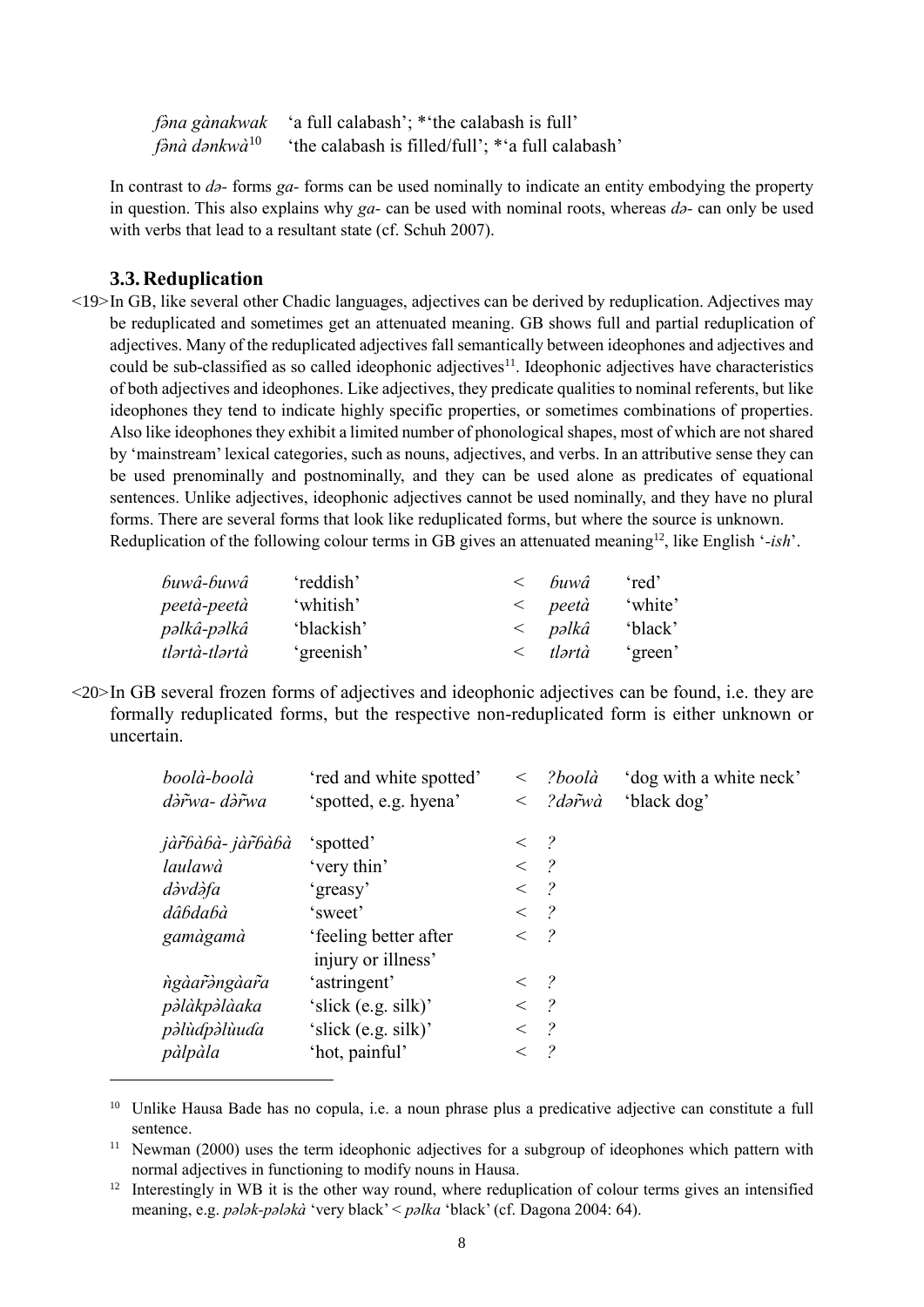| səlaaksəlaaka | 'slickness of cloth, such |  |
|---------------|---------------------------|--|
|               | as silk'                  |  |
| saksakà       | 'cold'                    |  |

In addition to this we find also a few adjectives where only the last syllable is reduplicated.

| gùtləmtləm     | 'stinky (e.g. fish, raw<br>cornstalks, onion)' |  |                                        |
|----------------|------------------------------------------------|--|----------------------------------------|
| kwàtlàr̃tlàr̃a | 'huge'                                         |  | $\langle$ ?kwatlâr 'calyxes of sorrel' |
| tlàkwàrkwàra   | 'huge'                                         |  |                                        |

### **3.4.Adjectives derived by the suffix -***Cà*

<21>Some adjectives in GB are derived from other adjectives by means of the suffix *-Cà*. The consonant of the suffix is a copy of the last consonant of the word, if it ends in a consonant. These partially reduplicated adjectives may either indicate intensification (frequently translated with 'very'), or are lexicalized and have a neutral meaning.

| bàlannà  |       | bàlân  | 'good, beautiful' |
|----------|-------|--------|-------------------|
| kûzvərrà |       | kùzvər | 'tall, long'      |
| màarommà | $\lt$ | màarəm | 'big'             |

## **4. Pluralization of adjectives**

<22>Although in GB nouns in the singular have intrinsic gender, i.e. masculine or feminine, gender is not a feature of adjectives. Adjectives have a singular form and several also have a plural form. Basically pluralization of adjectives does not differ from pluralization of nouns. The following pluralization patterns are attested for adjectives.

# **4.1.Plural type 1: Plural pattern** *-ǝn* **or -***ǝRǝn*

| buwâ   | buwən  | 'red'    |
|--------|--------|----------|
| dùunau | dùunən | 'strong' |

Note that several plural forms ending in *-an* reduplicate the last consonant.

| câ               | càcan      | 'sour, fermented'   |
|------------------|------------|---------------------|
| gàatla           | gàatlàtlàn | 'raw, unripe'       |
| jəbà             | jəbəbən    | 'correct'           |
| jlàra            | jlərərən   | 'bitter; expensive' |
| kəlâ             | kələlən    | 'new'               |
| kùuli            | kuulələn   | 'pleasant'          |
| cf. noun plurals |            |                     |
| daajlàra         | daajlàrən  | 'vulture'           |
| kûbdu            | kubdədən   | 'second weeding'    |
|                  |            |                     |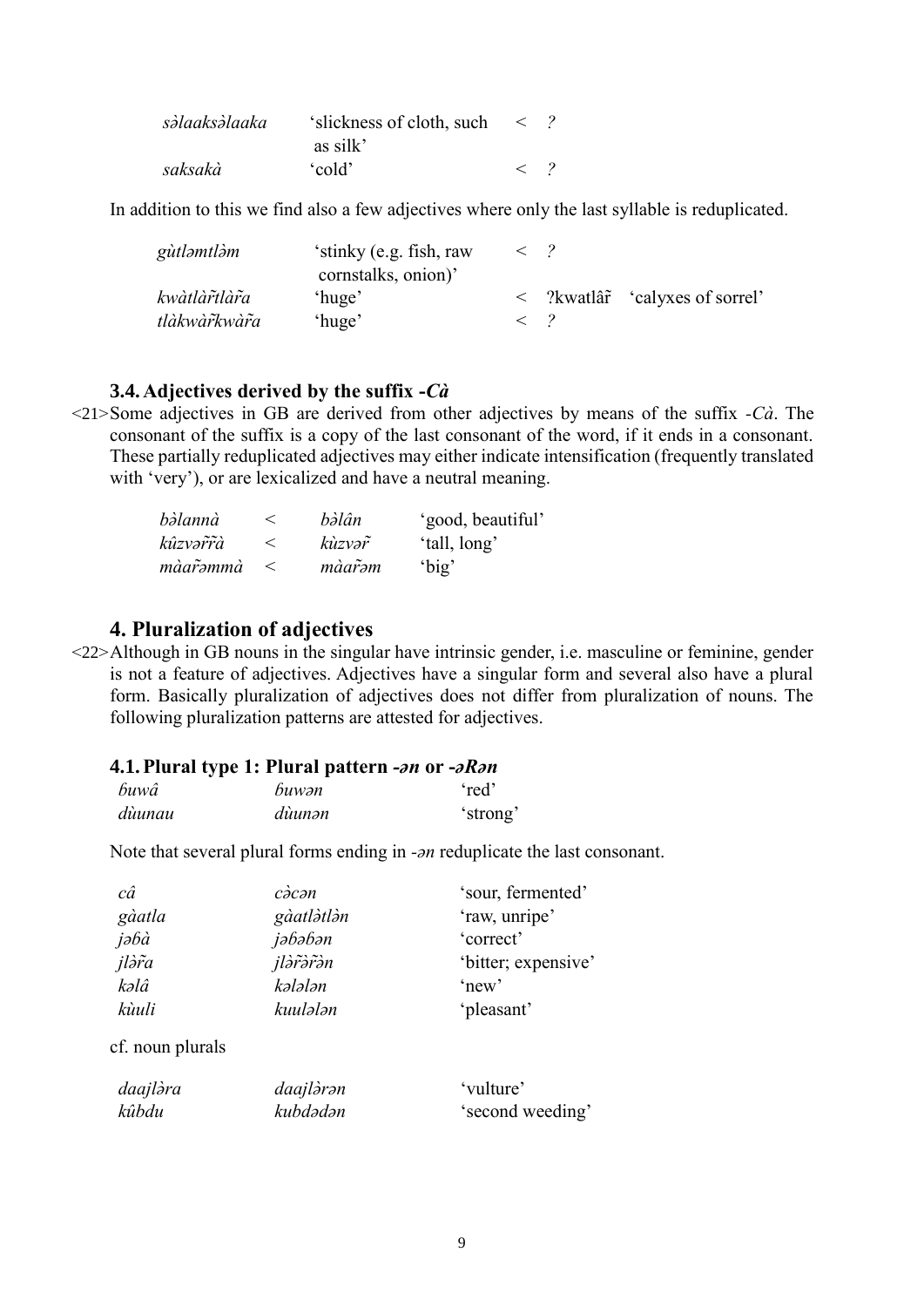|                  | ня патагурся. патаградсти <i>шести от осин</i> |                 |
|------------------|------------------------------------------------|-----------------|
| kûzvər           | kwazvàarau                                     | 'tall, long'    |
| kàdar̃â          | kàdar̃au                                       | 'short'         |
| ngurjàm          | ngurjaamau                                     | 'huge'          |
| cf. noun plurals |                                                |                 |
| fənà             | fənàanau                                       | 'calabash'      |
| gut              | gwaatau                                        | 'ear'           |
| dà               | dədau                                          | 'eye'           |
| adâ              | adədau                                         | 'head'          |
| basâ             | basəsau                                        | 'loan of money' |
|                  | 4.3. Plural type 4: Plural pattern -cin        |                 |
| gazgàtak         | gàzgàkcin                                      | 'pierced'       |
| cf. noun plural  |                                                |                 |
| mzam             | mzàmcin                                        | 'hunter'        |
|                  |                                                |                 |
|                  |                                                |                 |

# **4.2.Plural type 2: Plural pattern -***aaCau* **or -***ǝCau*

# **4.4.Suppletive and irregular plurals**

| màarəm  | kaalgàn     | 'big, large'          |
|---------|-------------|-----------------------|
| japà    | yadəda      | 'small'               |
| gàalak  | kàalàgən    | 'important'           |
| gàkàdak | gakədaduwun | 'dry, dried up, hard' |

# **5. Syntax of adjectives**

<23>In GB adjectives have mainly two syntactic functions, i.e.: 1. as attributes, i.e. as a specification on the head noun in an NP, 2. as predicates, i.e. in a statement that something has a certain property. Section 5.1. illustrates the use of attributive adjectives, whereas in section 5.2. the use of adjectives as predicates is outlined.

# **5.1.Attributive adjectives**

- <24>A feature of GB noun phrases containing attributive adjectives is that the adjective may either follow the head noun or precede it. This feature is also found in other West Chadic languages, e.g. Bole, Guruntum, Hausa, Kanakuru, Miya, and Zaar<sup>13</sup>. Postnominal adjectives are immediately juxtaposed to the head noun, whereas prenominal adjectives obligatorily connect to the head by means of the genitive linker  $k\partial > -k$ ,  $-\partial k$  which is the same linker used with noun + noun genitives.
	- 1. noun adjective
	- 2. adjective /kǝ/ noun

<sup>&</sup>lt;sup>13</sup> According to Newman (2000: 30): "the standard word-order pattern in Chadic is noun + adjective ... Prenominal adjectives ... probably began as N of N constructions ..."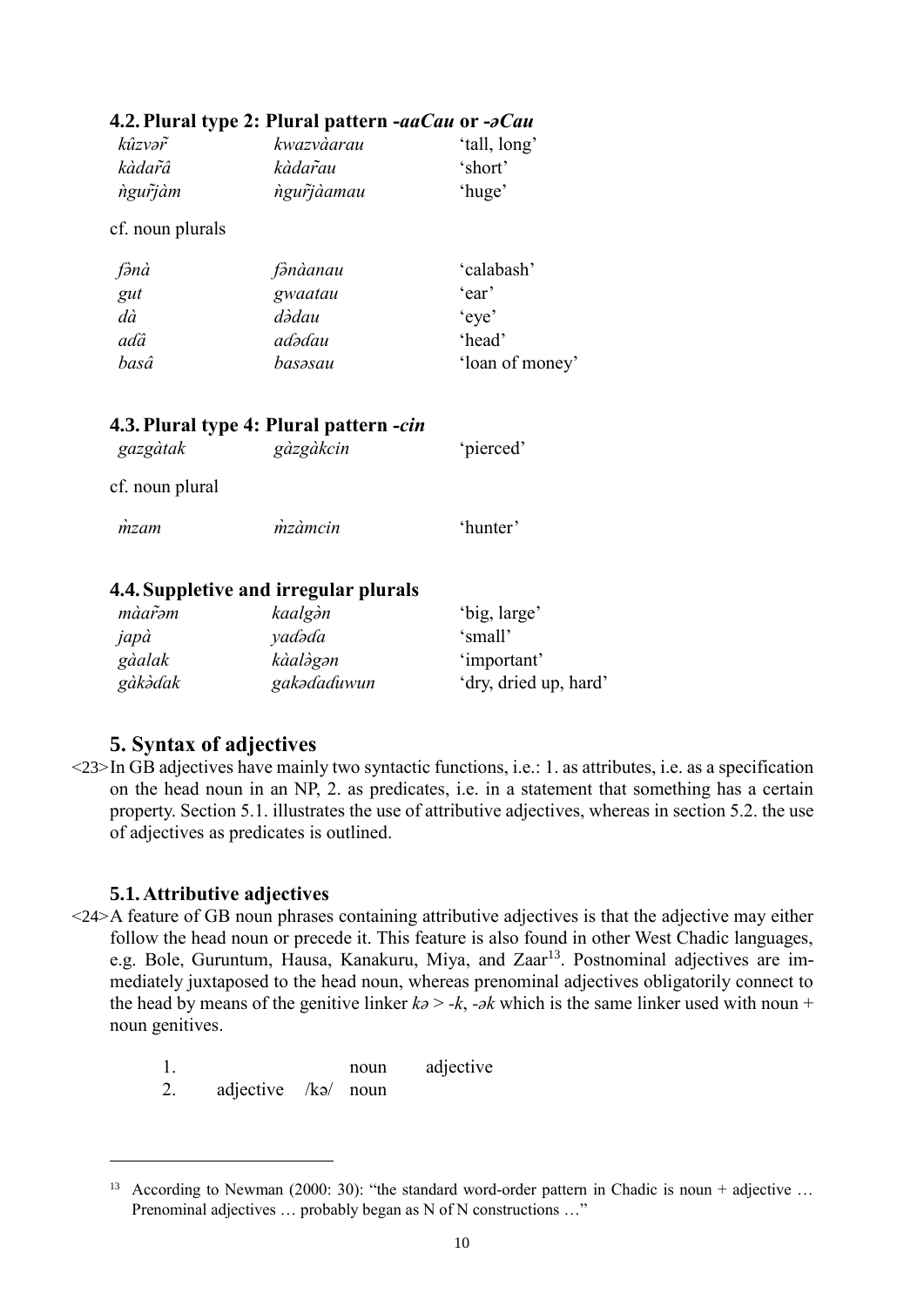Many attributive adjectives may precede as well as follow the head noun, although there seems to be a tendency towards postnominal use $^{14}$ .

| vànyi<br>stone  | dùksi<br>heavy | $=$ | dùksək<br>heavy.GEN | vànyi<br>stone  | 'heavy stone' |
|-----------------|----------------|-----|---------------------|-----------------|---------------|
| madùwà<br>house | màarom<br>big  | $=$ | màarəmək<br>big.GEN | madùwà<br>house | 'big house'   |
| jàkùwa<br>cap   | buwâ<br>red    | $=$ | buwak<br>red.GEN    | jàkùwa<br>cap   | 'red cap'     |

 $\langle 25 \rangle$ In principle, noun phrases with the two orders have the same meaning, although differences may exist. This is especially the case with words which have dual class membership, e.g. *dùksi* = n. 'weight' and adj. 'heavy'. Thus *dùksak vànvi* can also mean 'the weight of the stone'. When an attributive participial adjective precedes the head noun the genitive marker coincides with the final  $/k$  of the adjective (in GB), and there is no gemination. As already mentioned statives cannot be used as attributive adjectives. Ideophonic adjectives may also precede or follow their head noun.

| Participial adjectives<br>âulai gàbatlak<br>gudkwà gànakwak<br>mootà gàkwaadak | $=$<br>$=$<br>$=$ | gàbatlak âulai<br>gànakwak gudkwà<br>gàkwaadak mootà | 'clever hare'<br>'full pot'<br>'spoiled car' |
|--------------------------------------------------------------------------------|-------------------|------------------------------------------------------|----------------------------------------------|
| Ideophonic adjectives<br>aaman saksakà<br>maanyîm jabjapà                      |                   | saksakăk aaman<br>jabjapăk maanyîm                   | 'cold water'<br>'small boy'                  |

<26>The use in prenominal position can separate adjectives from other words like quantifiers, and numerals, which can be used only in a postnominal position. If the noun is followed by a quantifier or a numeral greater than one, the noun may be formally singular but semantically plural.

| ngiiwànàk gàawa                              | 'many elephants'                        |
|----------------------------------------------|-----------------------------------------|
| jləngmàayat gàawa aasətk                     | '(there are) many camels in the market' |
| $m\hat{a}$ ngàkcin (pl.) gàawa = mânga (sg.) | 'many friends'                          |
| diikwà (sg.) kwan = diikwàangan (pl.) kwan   | 'three horses'                          |
| soobà sərən                                  | 'two friends'                           |

### **5.1.1. Adjectival phrases**

1

<27>Adjectival phrases are headed by adjectives and typically function as posthead modifiers. They often consist of a simple adjective which is followed by an intensifying ideophone, or an adverbial intensifiers such as *hùwa*, *ngala*, *r̃àntu* 'very (much), extremely, really, etc.'.

| mootà buwâ città    | 'a flame red car'        |
|---------------------|--------------------------|
| zanài peetà pakpakà | 'a snow-white gown'      |
| goorau jlərà pitta  | 'a very bitter cola nut' |

<sup>&</sup>lt;sup>14</sup> Very often my language consultants preferred the postnominal use of attributive adjectives.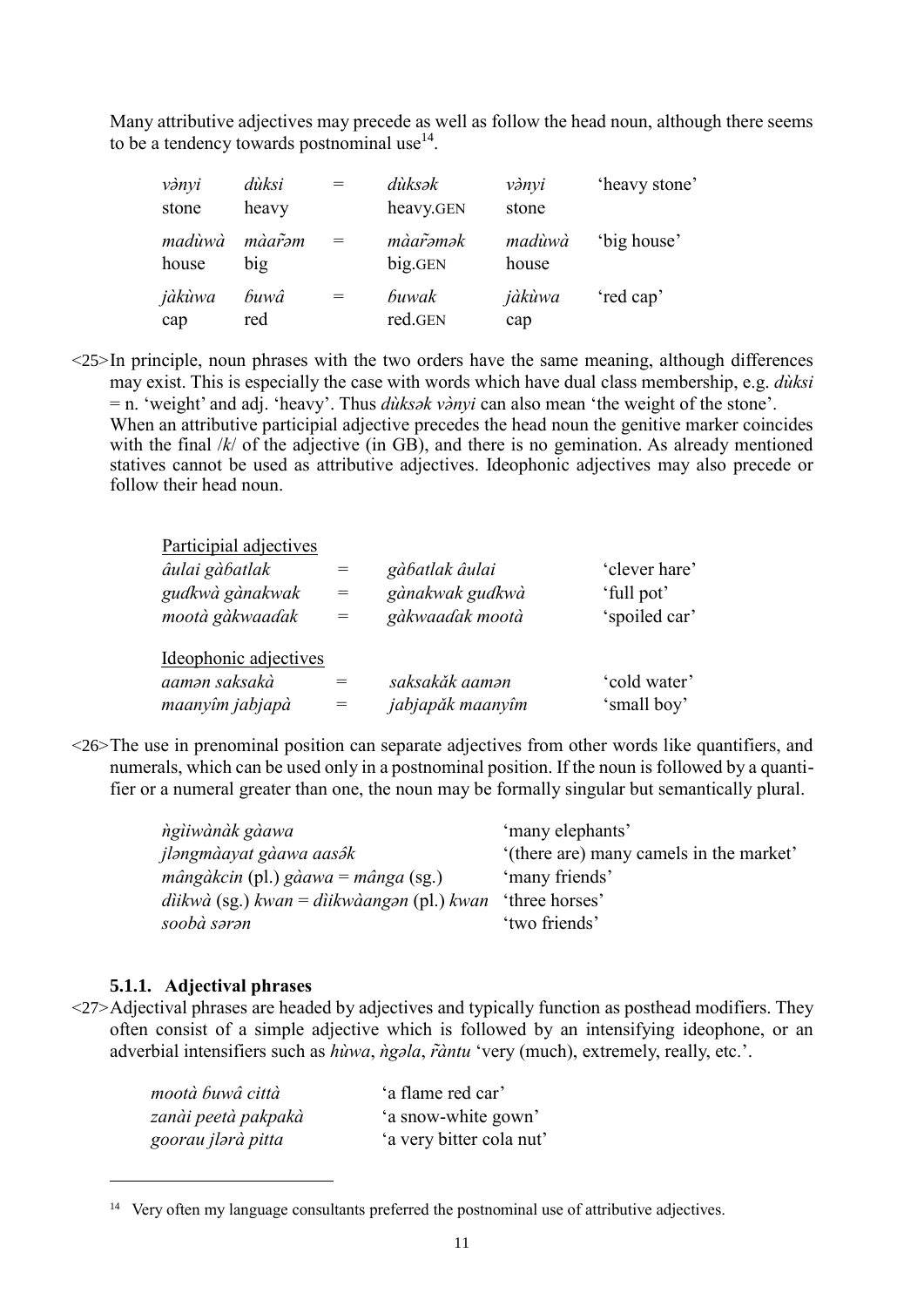| mootà halâ cawwà      | 'a brand new car'        |
|-----------------------|--------------------------|
| àwai kùuli ngala      | 'a very sweet soup'      |
| dùwu màar̃əm hùwa     | 'an extremely big horse' |
| àwai jaurò kùuli      | 'a very sweet soup'      |
| madùwà màar̃əm r̃àntu | 'an extremely big house' |

### **5.1.2. NPs modified by two or more adjectives**

<28>A noun may be modified by more than one adjective. In my examples multiple adjectives are always placed after the head noun $15$ .

| gàamà kuzvərta bəlân       | 'a tall, good-looking woman'  |
|----------------------------|-------------------------------|
| ùktlìik amat kwan bòlâncən | 'three beautiful girls'       |
| gàtlabak bàlânnà kàlapiya  | 'a good, peaceful settlement' |

### **5.1.3. Strictly postnominal adjectives**

<29>There are some adjectives in GB which can be used attributively only after the head noun. This is the case, e.g. with ethnonymic adjectives, with fully reduplicated adjectives and adjectives that are modified by adverbial intensifiers<sup>16</sup>.

| tàr̃zanâ gàbàdài   | *gàbàdàk tàr̃zanâ    | 'Bade-type folktale/riddle' |
|--------------------|----------------------|-----------------------------|
| jàkùwa buwâ-buwâ   | *buwâ-buwăk jàkùwa   | 'reddish (orange) cap'      |
| goorau jlərà pitta | *jlərà pittak goorau | 'a very bitter cola nut'    |
| dùwu màar̃əm hùwa  | *màar̃əm hùwak dùwu  | 'an extremely big horse'    |

#### **5.1.4. Headless adjectives**

- <30>GB has no overt pronominal 'one' to accompany adjectives. If a head noun is deleted from a NP modified by an adjective, the surface result is a simple adjective. When the adjective is the only element that appears on the surface it can serve as the host for the previous reference marker. Headless adjectives may be the result of syntactic ellipsis, or because the head is inferable from the context.
	- (1) *Audù <i>*∂lmə madùn<br>Audu build.COMP house *lmǝ madùwà màarǝ̃m Muusa yi talmì Ø ɗinɗiilà* big Musa TOP  $AUX$ .build.SUB  $\emptyset$  small 'Audu built a big house, as for Musa, he built a small one.'

|  | $(2)$ nən màsə                                        |  | mootà peetà biin <i>O</i> palkâ bai |  |  |
|--|-------------------------------------------------------|--|-------------------------------------|--|--|
|  | 1sg. buy.COMP car white but.not $\emptyset$ black NEG |  |                                     |  |  |
|  | 'I bought a white car, not a black one.'              |  |                                     |  |  |

<sup>&</sup>lt;sup>15</sup> I cannot determine whether multiple adjectives may also be placed before their head noun, as I didn't explicitly check this with language consultants. By the same token I cannot say whether one adjective may occur before the head noun while a second one is placed after the head noun. This would be possible e.g. in Hausa (cf. Hausa *mafàɗàacin kàre baƙii* = a vicious black dog).

<sup>&</sup>lt;sup>16</sup> I cannot say which simple adjectives may exclusively be in postnominal position. This would probably deserve a study which is based on a huge corpus. When it comes to the position of simple adjectives there is also much dialectal and idiolectal variation, e.g. some of my consultants accepted colour terms exclusively in postnominal position, whereas others allowed them in prenominal and postnominal position.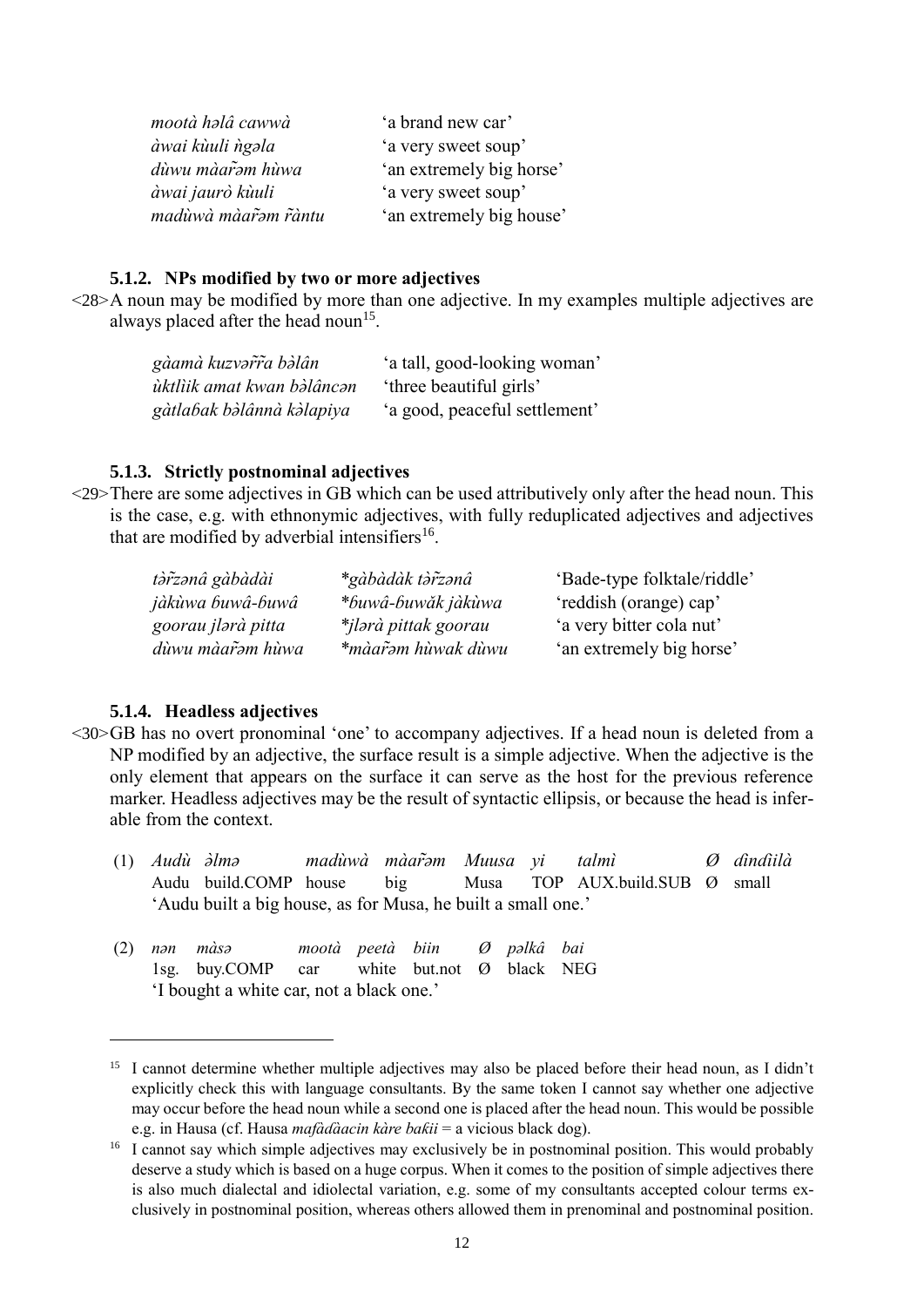- (3) *kǝ̀ɗau zaniiwu tàwàn? Ø hǝlàwu dàma Ø gàamànakuw* surpass.COMP gown.PRM which  $\emptyset$  new.PRM or  $\emptyset$ 'Which gown is better? The new one or the old one?'
- (4) *atǝ ɗàahwǝ zanii hǝlà ɓiinà Ø gàamànak ɓai* 3f. put.on.COMP gown new but.not Ø old NEG 'She put on a new gown, not an old one.'

### **5.1.5. Number agreement**

 $\langle 31 \rangle$ GB NPs containing attributive adjectives have the special feature that in the plural, there need be only one overt sign of plurality. Either the plural of the noun, the plural of the adjective, or a cardinal number greater than one can code the plurality of the NP. Leaving away modification by cardinal numbers, this leaves us with five possibilities to code plurality. The only combination which is not possible is a formally singular adjective preceding a formally plural noun.

|   | noun sg. | adjective sg. |                | adjective sg. | noun sg. |
|---|----------|---------------|----------------|---------------|----------|
|   | noun pl. | adjective pl. | $\mathcal{L}$  | adjective pl. | noun pl. |
| 3 | noun pl. | adjective sg. | $\overline{4}$ | adjective pl. | noun sg. |
| 5 | noun sg. | adjective pl. | $\star$        | adjective sg. | noun pl. |

 $\leq$ 32>However, acceptance of the five possibilities among language consultants was not consistent<sup>17</sup>. NPs where the noun and the adjective are either both singular, or both plural were always accepted. It is far from being clear why other combinations were sometimes accepted, and sometimes rejected. Below some examples with all possible combinations are given.

| màarəm        | $=$                               | màarəmək   | goomâk         | 'big ram'      |
|---------------|-----------------------------------|------------|----------------|----------------|
| kaalgàn       | $\hspace{1.6cm} = \hspace{1.6cm}$ | kaalgànək  | $g\delta$ oman | 'big rams'     |
| màar̃əm       | $=$                               | kaalgànək  | goomâk         | 'big rams'     |
| kaalgàn       |                                   | *màar̃əmək | $g\delta$ oman | 'big rams'     |
| gàmsàk        | $=$                               | gàmsàkak   | jlâgmau        | 'male camel'   |
| $\dot{m}$ sàt | $=$                               | msàtək     | jlâgmeetan     | 'male camels'  |
| gàmsàk        | $=$                               | msàtək     | jlâgmau        | 'male camels'  |
| msàt          |                                   | *gàmsàkək  | jlâgmeetan     | 'male camels'  |
| kàdarà        | $=$                               | kàdaràk    | zawâ           | 'short stick'  |
| kàdarau       | $=$                               | kàdaruuk   | zawuwun        | 'short sticks' |
| kàdarà        | $=$                               | kàdaruuk   | zawâ           | 'short sticks' |
| kàdarau       |                                   | *kàdaràk   | zawuwun        | 'short sticks' |
|               |                                   |            |                |                |

## **5.1.6. Number agreement with participial adjectives**

<33>According to Schuh (2007) in WB participial adjectives in their function as attributive adjectives do not agree for gender and number. In GB, although not obligatory, yet number agreement is still possible.

<sup>17</sup> Schuh (1972) makes a similar observation for Ngizim.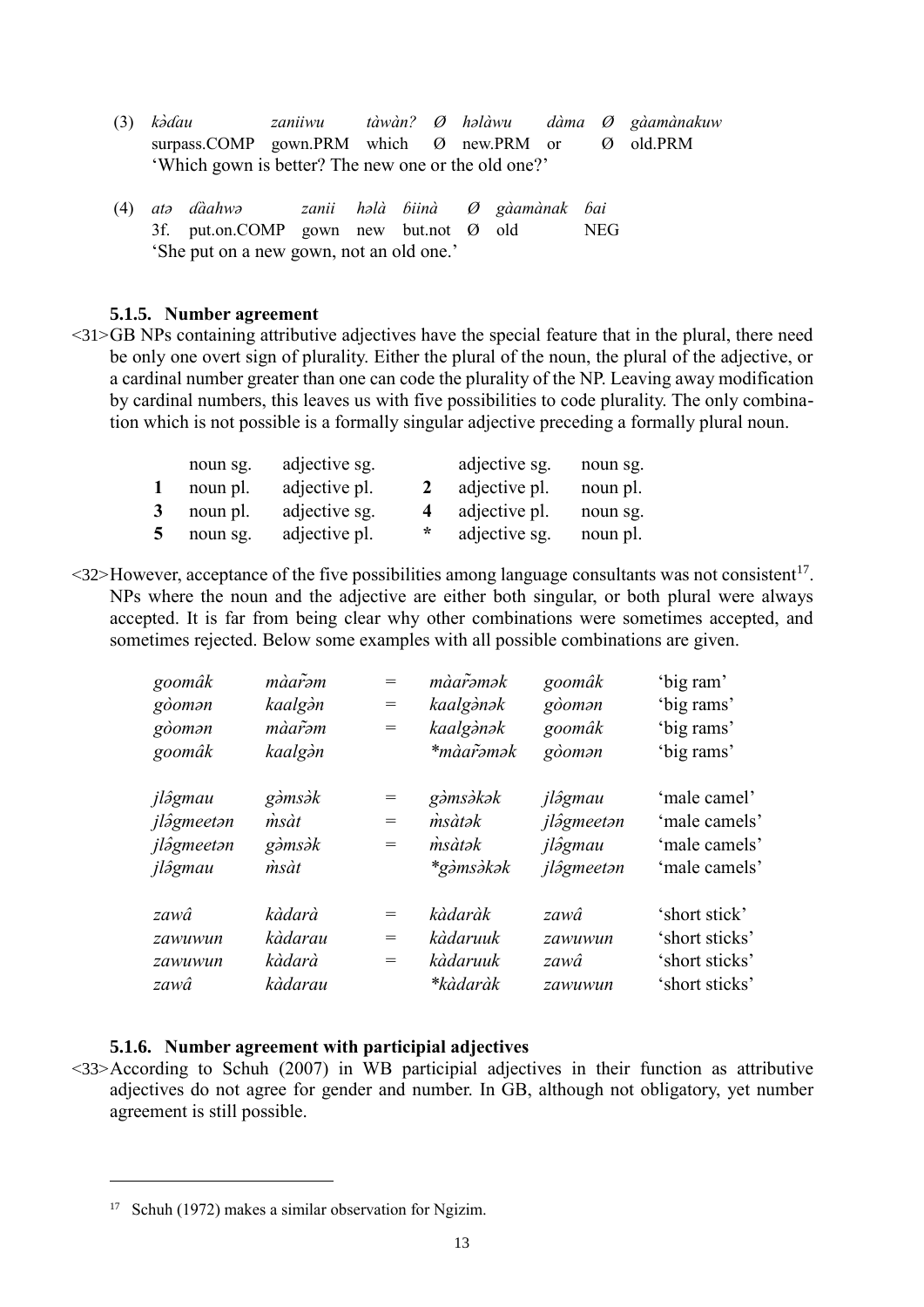Gashua Bade

but

1

| pagà gàtaatlak                              | 'broken shelter'        | pagàgau gàtaatlak                             | 'broken shelters'         |
|---------------------------------------------|-------------------------|-----------------------------------------------|---------------------------|
| ndi gàbatlak                                | 'wise person'           | nda gàbatlak                                  | 'wise persons'            |
| màlàpà gàrajlak                             | 'wet palm leaf mat'     | màlàlpàn gàrajlak                             | 'wet palm leaf mats'      |
| màlàpà gagàlak                              | 'old mat'               | màlàlpàn gagàlàkcan                           | 'old mats'                |
| kàm gàhàdak                                 | 'dry farm'              | kaamayat gàhàdakcan                           | 'dry farms'               |
| Western Bade                                |                         |                                               |                           |
| <i>dfcaan gagwàba</i><br>gudkwan<br>gànahwa | 'wet mat'<br>'full pot' | <i>dfcàcànan gagwàba</i><br>gadkaanon gànahwa | 'wet mats'<br>'full pots' |

## **5.2. Predicative adjectives**

 $\leq$ 34>In GB adjectives can function as predicates in equational or identificational sentences<sup>18</sup>. As GB does not have a copula, the adjective is immediately juxtaposed to the subject. In the same way nouns can be juxtaposed to a subject in equational sentences.

| acî màar̃əm | 'he is big'       |
|-------------|-------------------|
| acî maalàm  | 'he is a teacher' |

However, there are at least two syntactic reasons to separate noun phrases as predicates from adjectivial phrases as predicates:

- 1. NPs obligatorily require number agreement between the subject and the predicate, whereas APs do not.
- 2. APs can be modified by certain adverbs, e.g. *r̃àntu*, *huwà*, *ṅg*əla, *jaurò*, *gàawa*.

These differences in the syntactic behaviour of NPs and APs are also major reasons to identify separate word classes, i.e. a word class of nouns and a word class of adjectives.

| $predicate = plural$ | $predicate = singular$ |                 |
|----------------------|------------------------|-----------------|
| akcì kaalgàn         | akcì màar̃əm           | 'they are big'  |
| akcì Badàyat         | *akcì Badài            | 'they are Bade' |

(5) *maduwà m̀cau màar̃əm hùwa/r̃àntu* house DET big very house 'This house is very big.'

<sup>&</sup>lt;sup>18</sup> Adjectives in GB are not gradable, therefore comparison is usually expressed by affirmative or negative sentences of the structure [X (subject)  $k\partial G \hat{d}au$  'exceed, surpass' Y (object) Z (standard-of-comparison)]. The standard-of-comparison (Z) constituent is typically a property-denoting abstract noun, verbal noun, colour term, etc. The standard-of-comparison may be preceded by the preposition *ii* 'to, towards, in direction to, with respect to, etc.', e.g. *Bàlaa kòdau Mammàn (ii) tâgwda* 'Bala is wealthier than Mamman'.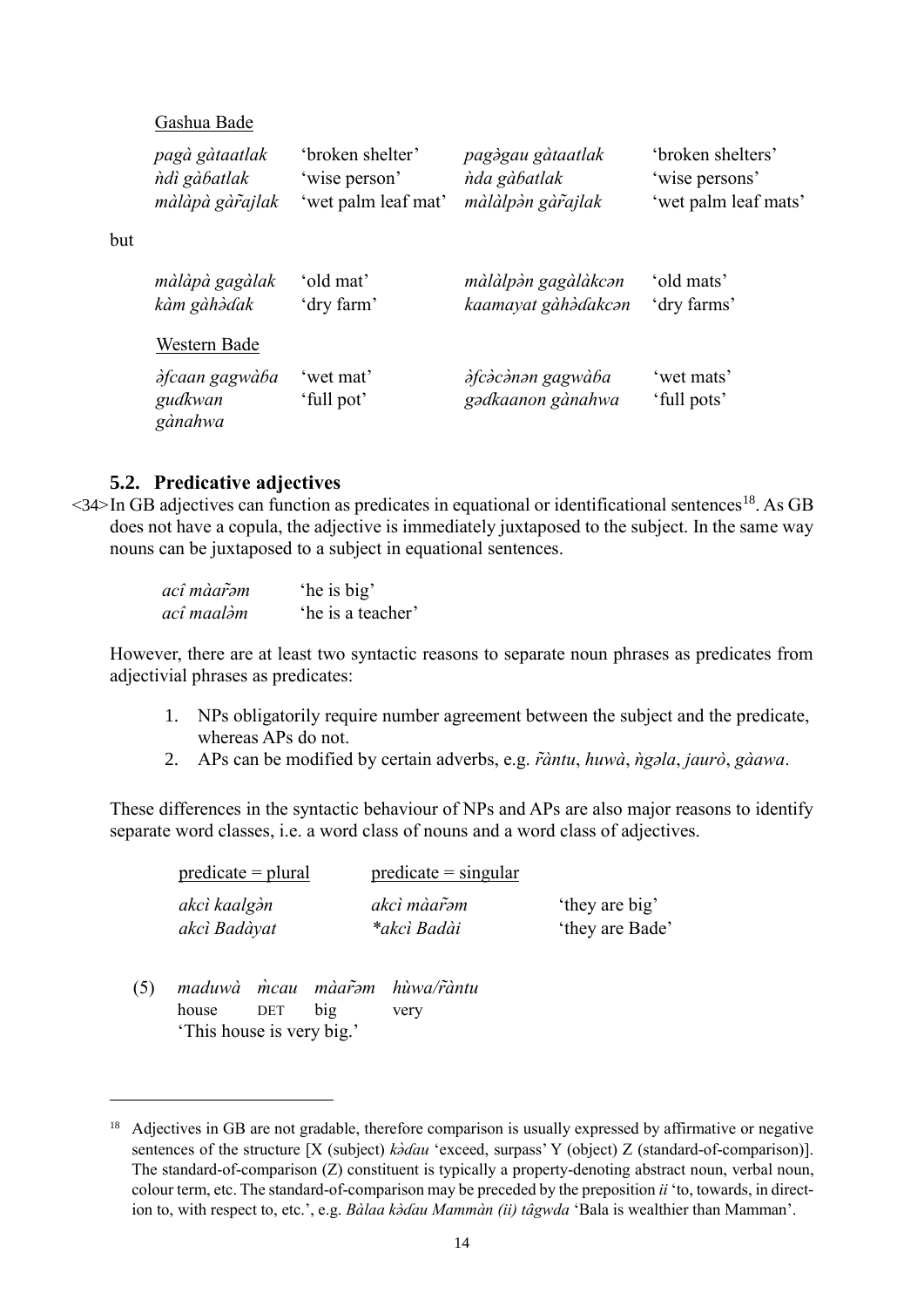(6) *ǝ̀bzǝ̀ku kazàálì gàkwsàɗak ǹgǝla* heart.his spoiled 'Today he is very angry.'

# **6. Conclusions**

- $\langle 35 \rangle$ In the previous chapters some semantic, morphological, and syntactic features of adjectives in GB have been illustrated. Following Dixon (2004) we put forward the hypothesis that GB has a distinct word class of adjectives which can be set apart from other word classes. Although morphologically simple adjectives cannot be neatly distinguished from nouns (i.e. they look like nouns, form plurals essentially like nouns, and in attributive pre-head position they use the same genitive linker as nouns), there are, nevertheless, semantic and syntactic criteria to define a class of adjectives.
- <36>According to Dixon (2004:2) "a lexical root cannot be assigned to a word class on the basis of its meaning'. However, he continues that 'word classes can be identified between languages (and assigned the same names) on two criteria – similarity of syntactic function and similarity of meaning" (Dixon 2004:3). Similarly, Givón (2001:49) states that:

"…membership in each major word-class is not defined by a single (Platonic) necessary-andsufficient feature, but rather by three baskets of criteria:

**Semantic criteria**: The kind of meanings ('semantic features') that tend to be coded by words of a particular class.

**Morphological criteria**: The kind of bound morphemes – both grammatical and derivational – that tend to be affixed to words of a particular class.

**Syntactic criteria**: The typical position(s) in the clause the words of a particular class tend to occupy."

- <37>We have seen in paragraph 2 that GB has a fair number words which are obviously not derived from other word classes (thus primary adjectives), and which have meanings typically associated with the word class adjective. Out of Dixon's (2004) thirteen semantic types primary adjectives are attested in nine categories, some of which are typically associated with large adjective classes. We may also conclude that GB does not qualify as a language with a closed set of adjectives in the sense of Segerer (2008), i.e. less than 30 primary adjectives. In fact GB has an open adjective class which includes loanwords from neighbouring languages, especially Kanuri.
- <38>As already mentioned, in GB adjectives cannot be neatly distinguished from nouns on morphological grounds, however, what nevertheless sets them apart from nouns is the fact that in GB nouns have intrinsic gender. This is shown by agreement, e.g. with demonstratives, possessive linkers, and pronouns. In contrast to this, GB adjectives do not vary for gender. Pluralization of adjectives and nouns is essentially subject to identical patterns, and some derivations may create either adjectives or nouns. However, there is at least one derivation which is restricted to derive intensified adjectives out of "normal" adjectives. By the same token derived statives typically have the function of predicative adjectives, and in no way they can be used nominally. Morphological evidence in favour of a distinct adjective class also comes from comparison with WB. In WB nouns in their citation, or indefinite form take nunation, whereas adjectives are always cited without nunation.
- <39>What is probably most important is the fact that adjectives in GB have syntactic properties that set the apart from nouns. First of all a noun cannot modify another noun without being linked by a genitive marker, i.e. whereas there are alternative constructions for linking a head noun with an adjective modifier, only one of these constructions would also apply for head noun and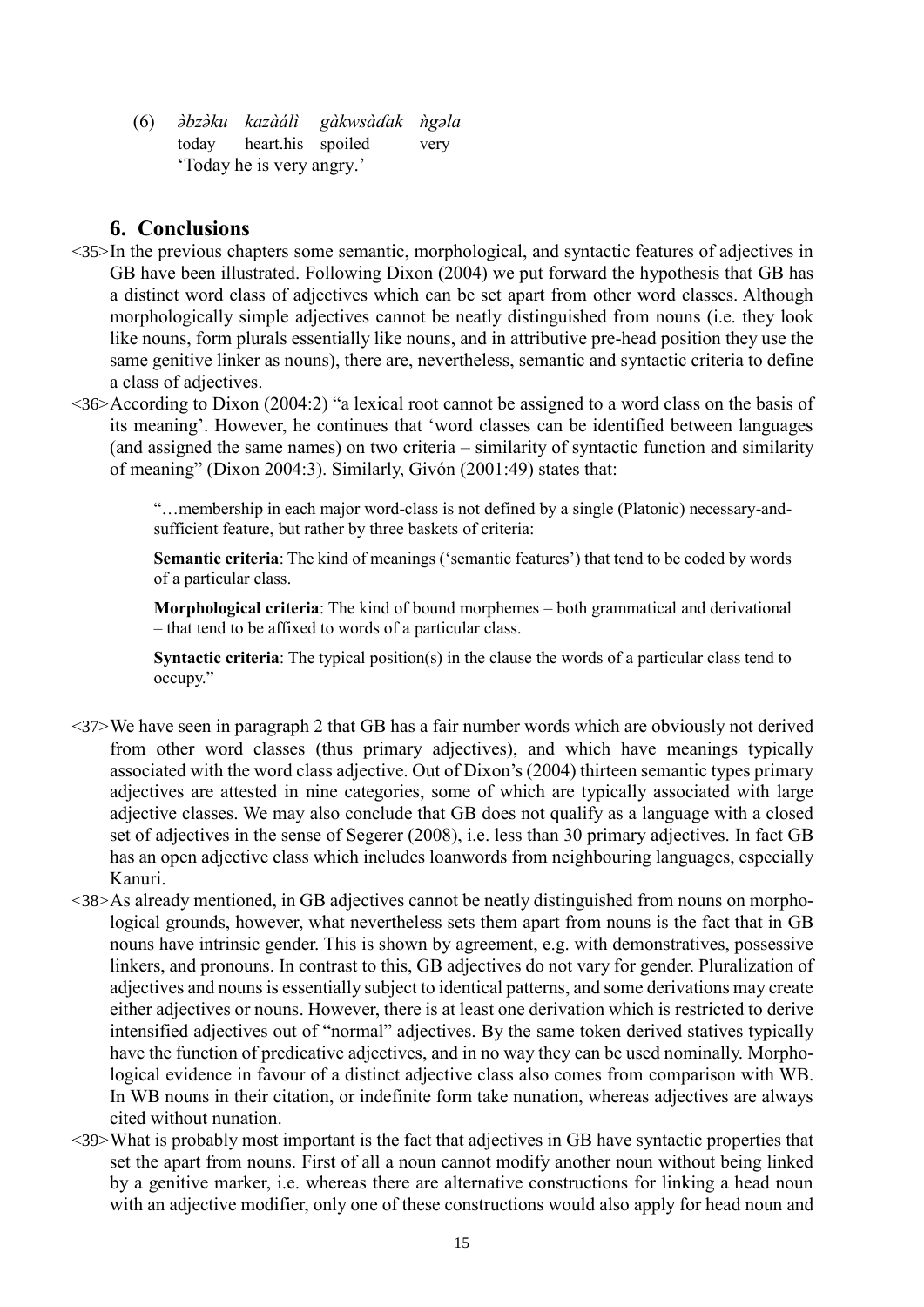noun modifier. Thus, 'adjective<sub>1</sub> genitive-linker noun<sub>2</sub>' can also be expressed as 'noun<sub>2</sub> adjective<sub>1</sub>', but 'noun<sub>1</sub> genitive-linker noun<sub>2</sub>' cannot be expressed as 'noun<sub>2</sub> noun<sub>1</sub>'. Secondly, number agreement plays a crucial role when it comes to distinguishing adjectives and nouns as predicates. Whereas predicative nouns have to agree in number with the subject of the sentence, adjectives may be used in their singular form even if the subject is plural.

<40>In favour of an adjective class we may finally bring in another comparative remark from WB where a couple of verbs are attested obviously being derived from adjectives, and not the other way round, e.g. in WB *bìitlàatu* v. 'redden, become red' < *bìitla* adj. 'red', *bòorìitu* v. 'become large, attain full strength' < *booriyò* 'giant', and *dàmtòotu* v. 'draw near' < *dàmto* adj. 'near'.

#### **References**

#### Dagona, Bala Wakili 2004

*Bade-English-Hausa Dictionary (Western Dialect)*, ed. by Russell G. Schuh. Potiskum: Ajami Press

Dixon, R.M.W. 2004

'Adjective classes in typological perspective.' In: R.M.W. Dixon, & Alexandra Y. Aikhenvald (eds.), pp. 1-49. *Adjective Classes. A Cross-Linguistic Typology*. Oxford: Oxford University Press

#### Dixon, R.M.W. 2010

'The adjective class.' In: R.M.W. Dixon, *Basic Linguistic Theory.* Vol. 2, pp. 62-114. Oxford: Oxford University Press

Frajzyngier, Zygmunt 2008

*A Grammar of Gidar*. Frankfurt am Main: Peter Lang

#### Givón, Talmy 2001

*Syntax.* Vol. I. Amsterdam & Philadelphia: John Benjamins

#### Jaggar, Philip J. 2001

*Hausa*. Amsterdam & Philadelphia: John Benjamins

#### Löhr, Doris 2002

*Die Sprache der Malgwa (Nárá Málgwa). Grammatische Erstbeschreibung einer zentraltschadischen Sprache Nordost-Nigerias*. Frankfurt am Main: Peter Lang

### Lukas, Johannes 1968

'Nunation in afrikanischen Sprachen. ' *Anthropos* 63: 97-114

### Newman, Paul 2000

*The Hausa Language. An Encyclopedic Reference Grammar*. New Haven & London: Yale University Press

### Schuh, Russell G. 1972

*Aspects of Ngizim Syntax*. Ph.D. dissertation, University of California, Los Angeles

#### Schuh, Russell G. 1981

'Using dialect geography to determine prehistory – A Chadic case study.' *Sprache und Geschichte in Afrika* 3: 201-250

### Schuh, Russell G. 2007

'Bade morphology.' In *Morphologies of Asia and Africa,* ed. by Alan S. Kaye, pp. 587-639. Winona Lake, IN: Eisenbrauns

#### Segerer, Guillaume 2008

*Closed Adjective Classes and Primary Adjectives in African Languages*. Halshs-00255943